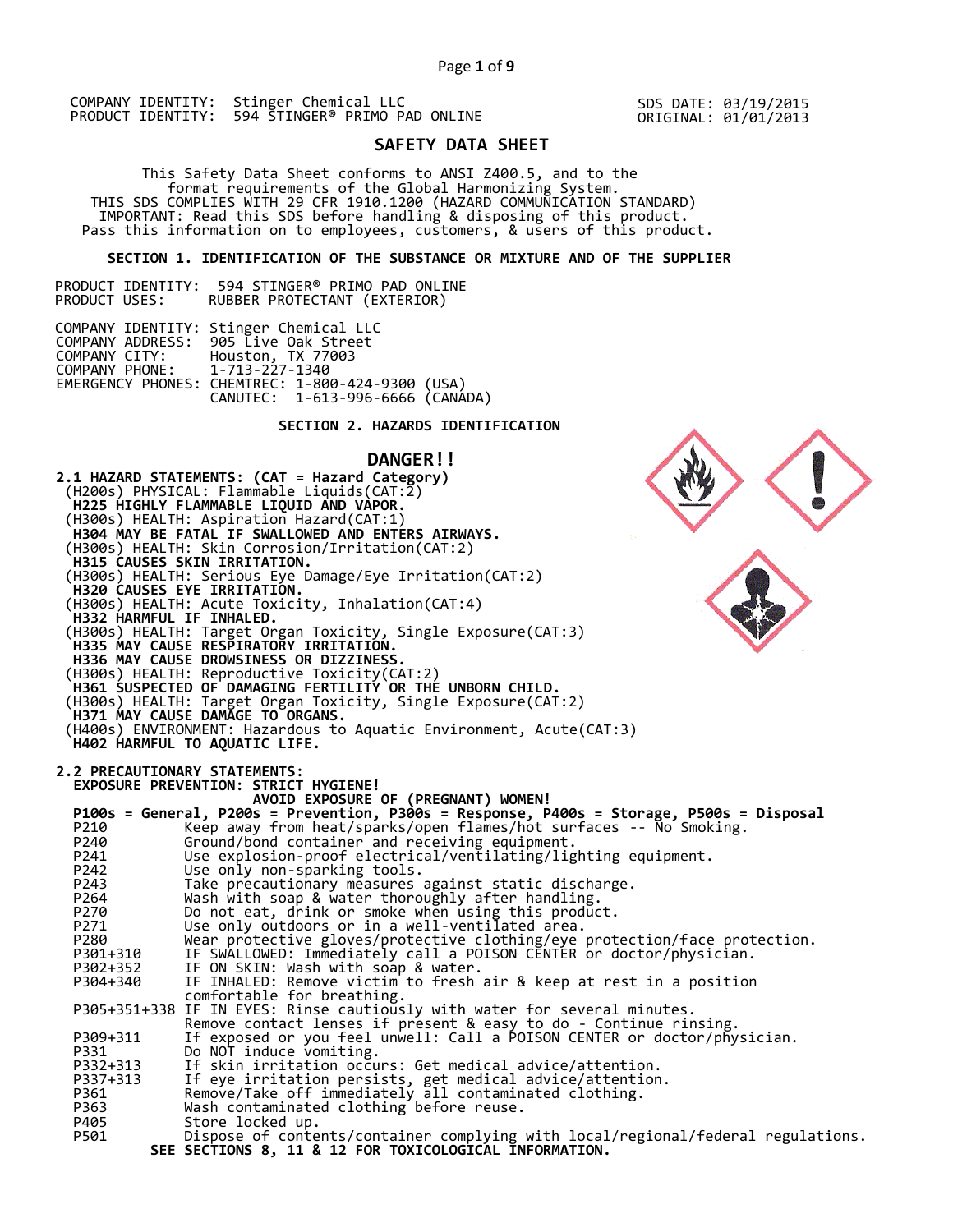|  | COMPANY IDENTITY: Stinger Chemical LLC          |
|--|-------------------------------------------------|
|  | PRODUCT IDENTITY: 594 STINGER® PRIMO PAD ONLINE |

SDS DATE: 03/19/2015 ORIGINAL: 01/01/2013

## **SECTION 3. COMPOSITION/INFORMATION ON INGREDIENTS**

| <b>MATERIAL</b>         | CAS#           | <b>EINECS#</b> | WT %        |
|-------------------------|----------------|----------------|-------------|
| Light Aliphatic Naphtha | *64742-89-8    |                | 40-80       |
| Polydimethylsiloxane    | 63148-62-9     |                | 20-40       |
| Toluene                 | $108 - 88 - 3$ | 203-625-9      | <b>A</b> -5 |

The specific chemical component identities and/or the exact component percentages of this material may be withheld as trade secrets. This information is made available to health professionals, employees, and designated representatives in accordance with the applicable provisions of 29 CFR 1910.1200̄ (I)(1).  $\overline{\phantom{a}}$ 

TRACE COMPONENTS: Trace ingredients (if any) are present in < 1% concentration, (< 0.1% for potential carcinogens, reproductive toxins, respiratory tract mutagens, and sensitizers). None of the trace ingredients contribute significant additional hazards at the concentrations that may be present in this product. All pertinent hazard information has been provided in this document, per the requirements of the Federal Occupational Safety and Health Administration Standard (29 CFR 1910.1200), U.S. State equivalents, and Canadian Hazardous Materials Identification System Standard (CPR 4).

## **SECTION 4. FIRST AID MEASURES**

4.1 MOST IMPORTANT SYMPTOMS/EFFECTS, ACUTE & CHRONIC: See Section 11 for symptoms/effects, acute & chronic.

4.2 GENERAL ADVICE:

 First Aid responders should pay attention to self-protection and use the recommended protective clothing (chemical resistant gloves, splash protection). If potential for exposure exists, refer to Section 8 for specific personal protective equipment.

4.3 EYE CONTACT:

 If this product enters the eyes, check for and remove any contact lenses. Open eyes while under gently running water. Use sufficient force to open eyelids. "Roll" eyes to expose more surface. <u>Minimum</u> flushing is for 15 minutes. Seek immediate medical attention.

4.4 SKIN CONTACT:

 If the product contaminates the skin, immediately begin decontamination with running water. <u>Minimum</u> flushing is for 15 minutes. Remove contaminated clothing, taking care not to contaminate eyes. If skin becomes irritated and irritation persists, medical attention may be necessary. Wash contaminated clothing before reuse, discard contaminated shoes.

4.5 INHALATION:

 After high vapor exposure, remove to fresh air. If breathing is difficult, give oxygen. If breathing has stopped, trained personnel should immediately begin artificial respiration. If the heart has stopped, trained personnel should immediately begin cardiopulmonary resuscitation (CPR). Seek immediate medical attention.

4.6 SWALLOWING:

 If swallowed, CALL PHYSICIAN OR POISON CONTROL CENTER FOR MOST CURRENT INFORMATION. If professional advice is not available, give two glasses of water to drink. DO NOT INDUCE VOMITING. Never induce vomiting or give liquids to someone who is unconscious, having convulsions, or unable to swallow. Seek immediate medical attention.

4.7 RESCUERS: Victims of chemical exposure must be taken for medical attention. Rescuers should be taken for medical attention, if necessary. Take a copy of label and SDS to physician or health professional with victim.

4.8 NOTES TO PHYSICIAN:

 There is no specific antidote. Treatment of overexposure should be directed at the control of symptoms and the clinical condition of the patient. Any material aspirated during vomiting may cause lung injury. Therefore, emesis should not be induced mechanically or pharmacologically. If it is considered necessary to evacuate the stomach contents, this should be done by means least likely to cause aspiration (such as: Gastric lavage after endotracheal intubation).

## **SECTION 5. FIRE FIGHTING MEASURES**

5.1 FIRE & EXPLOSION PREVENTIVE MEASURES: NO open flames, NO sparks, & NO smoking. Use a closed system, ventilation, explosion-proof electrical equipment, lighting. Do NOT use compressed air for filling, discharging, or handling.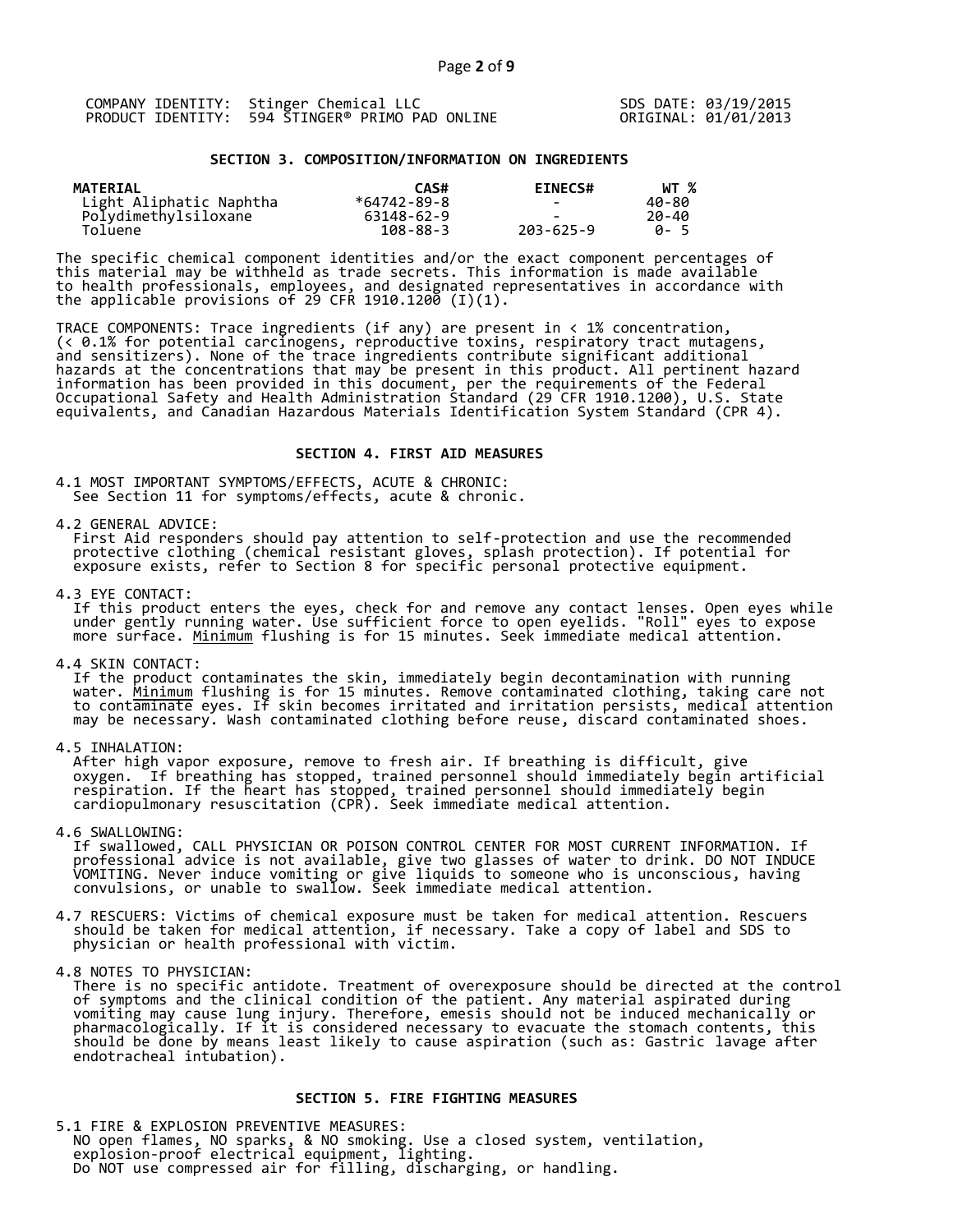SDS DATE: 03/19/2015 ORIGINAL: 01/01/2013

# **SECTION 5. FIRE FIGHTING MEASURES (CONTINUED)**

- 5.2 SUITABLE (& UNSUITABLE) EXTINGUISHING MEDIA: Use dry powder, AFFF, foam, carbon dioxide.
- 5.3 SPECIAL PROTECTIVE EQUIPMENT & PRECAUTIONS FOR FIRE FIGHTERS: Water spray may be ineffective on fire but can protect fire-fighters & cool closed containers. Use fog nozzles if water is used. Do not enter confined fire-space without full bunker gear. (Helmet with face shield, bunker coats, gloves & rubber boots).
- 5.4 SPECIFIC HAZARDS OF CHEMICAL & HAZARDOUS COMBUSTION PRODUCTS: EXTREMELY FLAMMABLE!! VAPORS CAN CAUSE FLASH FIRE Isolate from oxidizers, heat, sparks, electric equipment & open flame. Closed containers may explode if exposed to extreme heat. Applying to hot surfaces requires special precautions. Empty container very hazardous! Continue all label precautions!

## **SECTION 6. ACCIDENTAL RELEASE MEASURES**

- 6.1 SPILL AND LEAK RESPONSE AND ENVIRONMENTAL PRECAUTIONS: Uncontrolled releases should be responded to by trained personnel using pre-planned procedures. No action shall be taken involving personal risk without suitable training. Keep unnecessary and unprotected personnel from entering spill area. Do not touch or walk through material. Avoid breathing vapor or mist. Provide adequate ventilation. Proper protective equipment should be used. In case of a spill, clear the affected area, protect people, and respond with trained personnel. ELIMINATE all ignition sources (no smoking, flares, sparks, or flames in immediate area).
- 6.2 PERSONAL PRECAUTIONS, PROTECTIVE EQUIPMENT, EMERGENCY PROCEDURES: The proper personal protective equipment for incidental releases (such as: 1 Liter of the product released in a well-ventilated area), use impermeable gloves, they should be Level B: **triple-gloves (rubber gloves and nitrile gloves over latex gloves), chemical resistant suit and boots, hard-hat, and Self-Contained Breathing Apparatus** specific for the material handled, goggles, face shield, and appropriate body protection. In the event of a large release, use impermeable gloves, specific for the material handled, chemically resistant suit and boots, and hard hat, and Self-Contained Breathing Apparatus or respirator.

 Personal protective equipment are required wherever engineering controls are not adequate or conditions for potential exposure exist. Select NIOSH/MSHA approved based on actual or potential airborne concentrations in accordance with latest OSHA and/or ANSI recommendations.

6.3 ENVIRONMENTAL PRECAUTIONS:

 Stop spill at source. Construct temporary dikes of dirt, sand, or any appropriate readily available material to prevent spreading of the material. Close or cap valves and/or block or plug hole in leaking container and transfer to another container. Keep from entering storm sewers and ditches which lead to waterways, and if necessary, call the local fire or police department for immediate emergency assistance.

- 6.4 METHODS AND MATERIAL FOR CONTAINMENT & CLEAN-UP: Absorb spilled liquid with polypads or other suitable absorbent materials. If necessary, neutralize using suitable buffering material, (acid with soda ash or base with phosphoric acid), and test area with litmus paper to confirm neutralization. Clean up with non-combustible absorbent (such as: sand, soil, and so on). Shovel up and place all spill residue in suitable containers. dispose of at an appropriate waste disposal facility according to current applicable laws and regulations and product characteristics at time of disposal (see Section 13 - Disposal Considerations).
- 

6.5 NOTIFICATION PROCEDURES:<br>In the event of a spill or accidental release, notify relevant authorities in accordance In the event of a spill or accidental release, notify relevant authorities in accordance with all applicable regulations. US regulations require reporting release of this material to the environment which exceed the applicable reportable quantity or oil spills which could reach any waterway including intermittent dry creeks. The National Response Center can be reached at (800)424-8802.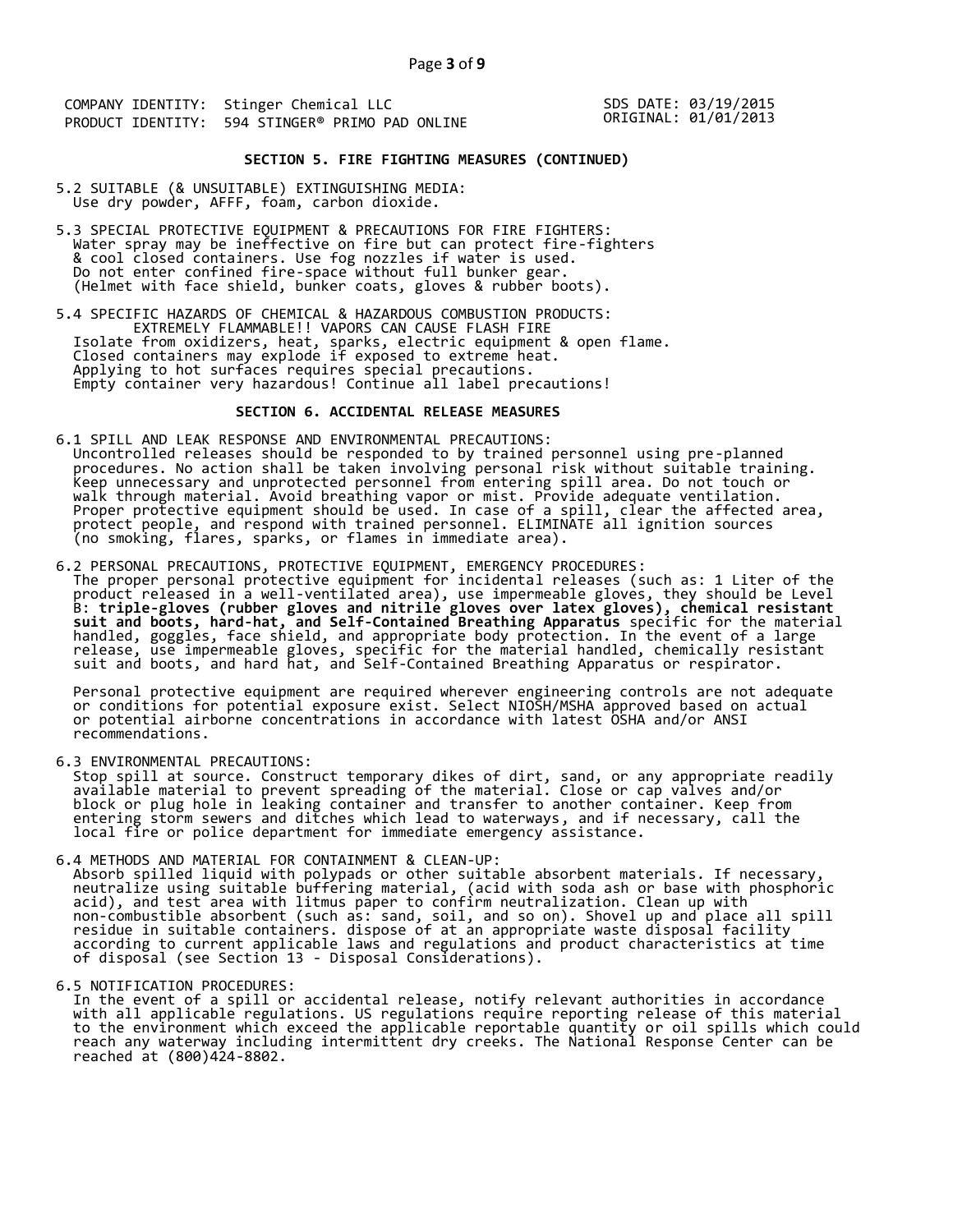SDS DATE: 03/19/2015 ORIGINAL: 01/01/2013

## **SECTION 7. HANDLING AND STORAGE**

 Isolate from oxidizers, heat, sparks, electric equipment & open flame. Use only with adequate ventilation. Avoid breathing of vapor or spray mist. Avoid contact with skin & eyes. Consult Safety Equipment Supplier. Wear goggles, face shield, gloves, apron & footwear impervious to material. Wash clothing before reuse. Avoid free fall of liquid. Ground containers when transferring. Do not flame cut, saw, drill, braze, or weld. Empty container very hazardous! Continue all label precautions! 7.1 PRECAUTIONS FOR SAFE HANDLING:

7.2 CONDITIONS FOR SAFE STORAGE, INCLUDING ANY INCOMPATIBILITIES: Vapors may ignite explosively & spread long distances. Prevent vapor buildup. Put out pilot lights & turn off heaters, electric equipment & other ignition sources during use & until all vapors are gone. Keep in fireproof surroundings. Keep separated from strong oxidants. Do not store above 49 C/120 F. Keep container tightly closed & upright when not in use to prevent leakage.

7.3 NONBULK: CONTAINERS:

 Store containers in a cool, dry location, away from direct sunlight, sources of intense heat, or where freezing is possible. Material should be stored in secondary containers or in a diked area, as appropriate. Store containers away from incompatible chemicals (see Section 10, Stability and Reactivity). Post warning and "NO SMOKING" signs in storage and use areas, as appropriate. Empty containers should be handled with care. Never store food, feed, or drinking water in containers which held this product.

7.4 BULK CONTAINERS:

 All tanks and pipelines which contain this material must be labeled. Perform routine maintenance on tanks or pipelines which contain this product. Report all leaks immediately to the proper personnel.

7.5 TANK CAR SHIPMENTS:

 Tank cars carrying this product should be loaded and unloaded in strict accordance with tank-car manufacturer's recommendation and all established on-site safety procedures. Appropriate personal protective equipment must be used (see Section 8, Engineering Controls and Personal Protective Equipment.). All loading and unloading equipment must be inspected, prior to each use. Loading and unloading operations must be attended, at all times. Tank cars must be level, brakes must be set or wheels must be locked or blocked prior to loading or unloading. Tank car (for loading) or storage tanks (for unloading) must be verified to be correct for receiving this product and be properly prepared, prior to starting the transfer operations. Hoses must be verified to be in the correct positions, before starting transfer operations. A sample (if required) must be taken and verified (if required) prior to starting transfer operations. All lines must be blown-down and purged before disconnecting them from the tank car or vessel.

7.6 PROTECTIVE PRACTICES DURING MAINTENANCE OF CONTAMINATED EQUIPMENT: Follow practices indicated in Section 6 (Accidental Release Measures). Make certain application equipment is locked and tagged-out safely. Always use this product in areas where adequate ventilation is provided. Collect all rinsates and dispose of according to applicable Federal, State, Provincial, or local procedures.

7.7 EMPTY CONTAINER WARNING:

 Empty containers may contain residue and can be dangerous. Do not attempt to refill or clean containers without proper instructions. Empty drums should be completely drained and safely stored until appropriately reconditioned or disposed. Empty containers should be taken for recycling, recovery, or disposal through suitably qualified or licensed contractor and in accordance with governmental regulations. **DO NOT PRESSURIZE, CUT, WELD, BRAZE, SOLDER, DRILL, GRIND, OR EXPOSE SUCH CONTAINERS TO HEAT, FLAME, SPARKS, STATIC ELECTRICITY, OR OTHER SOURCES OF IGNITION. THEY MAY BURST AND CAUSE INJURY OR DEATH.**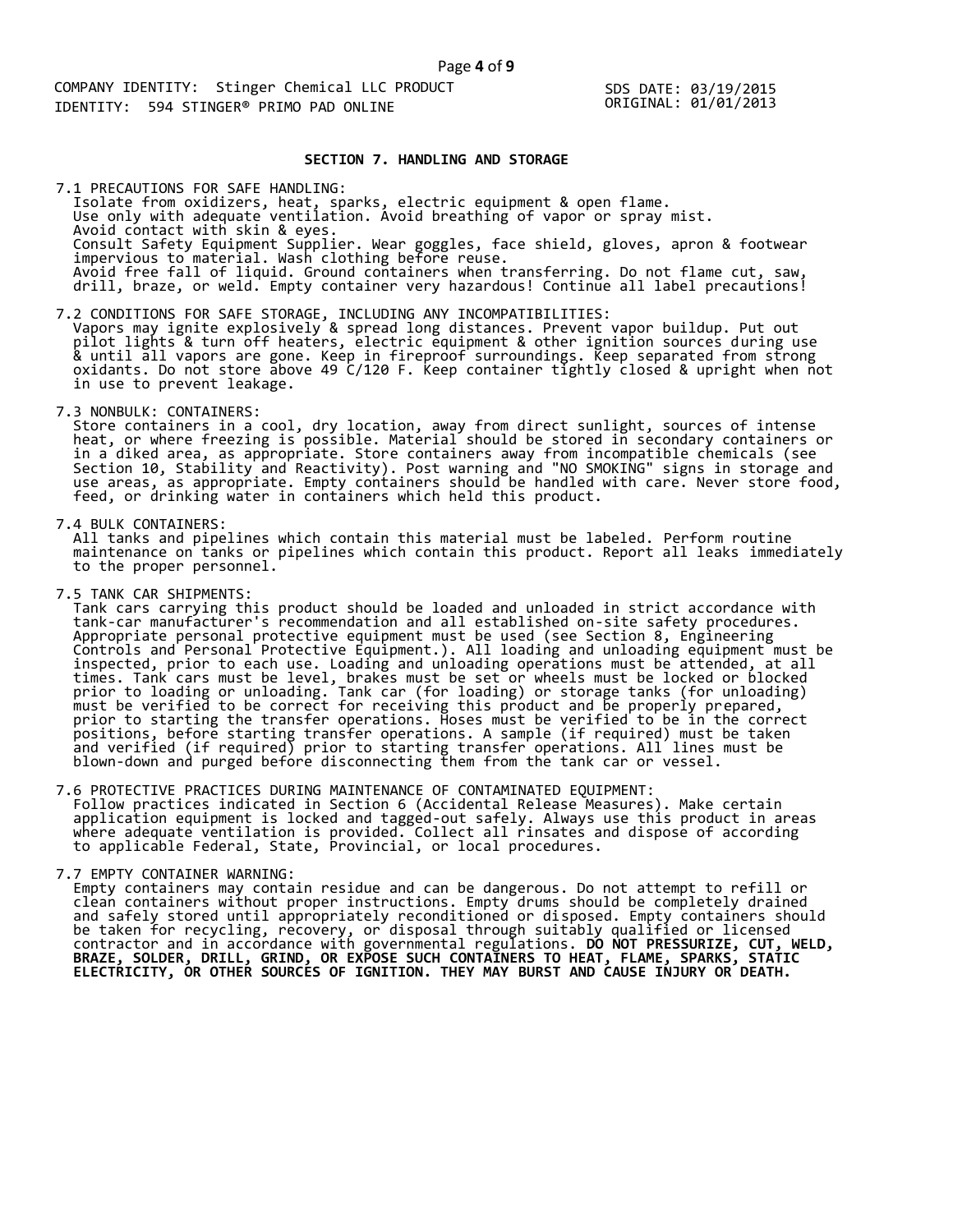SDS DATE: 03/19/2015 ORIGINAL: 01/01/2013

# **SECTION 8. EXPOSURE CONTROLS/PERSONAL PROTECTION**

|  |  | <b>8.1 EXPOSURE LIMITS:</b> |
|--|--|-----------------------------|
|  |  |                             |

| <b>MATERIAL</b>            | CAS#              | <b>EINECS#</b>                                  | TWA (OSHA)               | TLV (ACGIH)                     |
|----------------------------|-------------------|-------------------------------------------------|--------------------------|---------------------------------|
| Light Aliphatic Naphtha    | $*64742 - 89 - 8$ | <b>Contract Contract</b>                        | 500 ppm                  | 300 ppm                         |
| Polydimethylsiloxane       | 63148-62-9        |                                                 | None Known               | None Known                      |
| Toluene                    | 108-88-3          |                                                 | 203-625-9 None Known     | 50 ppm A4                       |
| <b>MATERIAL</b><br>Toluene | CAS#              | <b>EINECS#</b><br>108-88-3 203-625-9 None Known | CEILING STEL(OSHA/ACGIH) | <b>HAP</b><br>None Known<br>Yes |

 In addition, using manufacturers' data, based on EPA Method 311, the following EPA Hazardous Air Pollutants may be present in trace amounts (less than 0.1%): Benzene, Mixed Xylenes, Ethylbenzene

#### **8.2 APPROPRIATE ENGINEERING CONTROLS:**

RESPIRATORY EXPOSURE CONTROLS

 Airborne concentrations should be kept to lowest levels possible. If vapor, dust or mist is generated and the occupational exposure limit of the product, or any component of the product, is exceeded, use appropriate NIOSH or MSHA approved air purifying or air-supplied respirator authorized in 29 CFR 1910.134, European Standard EN 149, or applicable State regulations, after determining the airborne concentration of the contaminant. Air supplied respirators should always be worn when airborne concentration of the contaminant or oxygen content is unknown. Maintain airborne contaminant concentrations below exposure limits. If adequate ventilation is not available or there is potential for airborne exposure above the exposure limits, a respirator may be worn up to the respirator exposure limitations, check with respirator equipment manufacturer's recommendations/limitations. For particulates, a particulate respirator (NIOSH Type N95 or better filters) may be worn. If oil particles (such as: lubricants, cutting fluids, glycerine, and so on) are present, use a NIOSH Type R or P filter. For a higher level of protection, use positive pressure supplied air respiration protection or Self-Contained Breathing Apparatus or if oxygen levels are below 19.5% or are unknown.

 EMERGENCY OR PLANNED ENTRY INTO UNKNOWN CONCENTRATIONS OR IDLH CONDITIONS Positive pressure, full-face piece Self-Contained Breathing Apparatus; or positive pressure, full-face piece Self-Contained Breathing Apparatus with an auxilliary positive pressure Self-Contained Breathing Apparatus.

VENTILATION<br>LOCAL EXHAUST: Necessary MECHANICAL (GENERAL): Necessary SPECIAL: None OTHER: None Please refer to ACGIH document, "Industrial Ventilation, A Manual of Recommended Practices", most recent edition, for details.

# **8.3 INDIVIDUAL PROTECTION MEASURES, SUCH AS PERSONAL PROTECTIVE EQUIPMENT:**

#### EYE PROTECTION:

 Safety eyewear complying with an approved standard should be used when a risk assessment indicates this is necessary to avoid exposure to liquid splashes, mists or dusts. If contact is possible, chemical splash goggles should be worn, when a higher degree of protection is necessary, use splash goggles or safety glasses. Face-shields are recommended when the operation can generate splashes, sprays or mists.

#### HAND PROTECTION:

 Use gloves chemically resistant to this material. Glove must be inspected prior to use. Preferred examples: Butyl rubber, Chlorinated Polyethylene, Polyethylene, Ethyl vinyl alcohol laminate ("EVAL"), Polyvinyl alcohol ("PVA"). Examples of acceptable glove barrier materials include: Natural rubber ("latex"), Neoprene, Nitrile/butadiene rubber ("nitrile") or ("NBR"), Polyvinyl chloride ("PVC") or "vinyl"), Viton. Chemical-resistant, impervious gloves complying with an approved standard should be worn at all times when handling chemical products if a risk assessment indicates this is necessary. Considering the parameters specified by the glove manufacturer, check during use that the gloves are still retaining their protective properties. It should be noted that the time to breakthrough for any glove material may be different for different glove manufacturers. In the case of mixtures, consisting of several substances, the protection time of the gloves cannot be accurately estimated. Use proper glove removal technique (without touching glove's outer surface) to avoid skin contact with this product. Dispose of contaminated gloves after use in accordance with applicable laws and good practices. Wash and dry hands.

#### BODY PROTECTION:

 Use body protection appropriate for task. Cover-all, rubber aprons, or chemical protective clothing made from impervious materials are generally acceptable, depending on the task.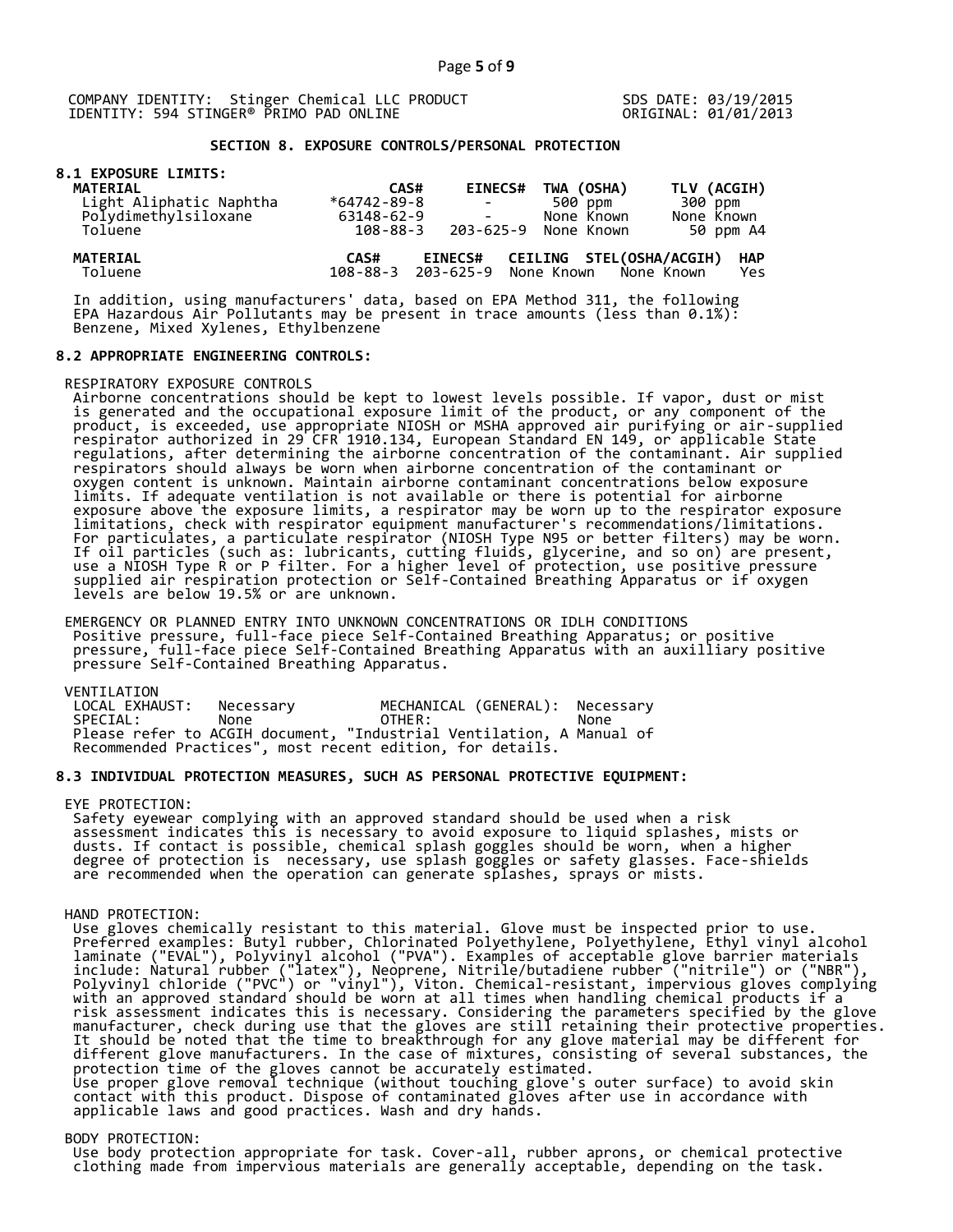SDS DATE: 03/19/2015 ORIGINAL: 01/01/2013

#### **SECTION 8. EXPOSURE CONTROLS/PERSONAL PROTECTION (CONTINUED)**

WORK & HYGIENIC PRACTICES:

 Wash hands, forearms and face thoroughly after handling chemical products, before eating, smoking and using toilet facilities and at the end of the working period. Provide readily accessible eye wash stations & safety showers. Remove clothing that becomes contaminated. Destroy contaminated leather articles. Launder or discard contaminated clothing.

# **SECTION 9. PHYSICAL & CHEMICAL PROPERTIES**

APPEARANCE: ODOR:<br>ODOR THRESHOLD: Liquid, Blue Watermelon<br>Not Available ODOR THRESHOLD: Not Available pH (Neutrality): Not Available is a set of  $\mathbb N$ MELTING POINT/FREEZING POINT: Not Available  $8888122*$  C / 192 192 252\* F (\*=End Point) 67.2 C  $/$  153 F (TCC) Not Applicable Class I B 1.2 Not Available 34.0<br>3.4 FLASH POINT (TEST METHOD): EVAPORATION RATE (n-Butyl Acetate=1): FLAMMABILITY CLASSIFICATION: LOWER FLAMMABLE LIMIT IN AIR (% by vol): UPPER FLAMMABLE LIMIT IN AIR (% by vol): VAPOR PRESSURE (mm of Hg)@20 C VAPOR DENSITY (air=1): 3.4 GRAVITY @ 68/68 F / 20/20 C: DENSITY: 0.808 SPECIFIC GRAVITY (Water=1): 0.809 POUNDS/GALLON: 6.741 WATER SOLUBILITY: Negligible PARTITION COEFFICIENT (n-Octane/Water): Not Available AUTO IGNITION TEMPERATURE: 290 C / 555 F DECOMPOSITION TEMPERATURE: Not Available TOTAL VOC'S (TVOC)\*: 70.0 Vol% / 515.2 g/L / 4.2 Lbs/Gal NONEXEMPT VOC'S (CVOC)\*: 70.0 Vol% / 515.2 g/L / 4.2 Lbs/Gal HAZARDOUS AIR POLLUTANTS (HAPS): 3.5 Wt% / 29.8 g/L / .2 Lbs/Gal NONEXEMPT VOC PARTIAL PRESSURE (mm of Hg @ 20 C) 0.0 VISCOSITY @ 20 C (ASTM D445): Not Available \* Using CARB (California Air Resources Board Rules).

# **SECTION 10. STABILITY & REACTIVITY**

10.1 REACTIVITY & CHEMICAL STABILITY: Stable under normal conditions, no hazardous reactions when kept from incompatibles.

10.2 POSSIBILITY OF HAZARDOUS REACTIONS & CONDITIONS TO AVOID: Isolate from oxidizers, heat, sparks, electric equipment & open flame.

10.3 INCOMPATIBLE MATERIALS: Reacts violently with strong oxidants, causing fire & explosion hazard. Attacks many plastics, coatings.

10.4 HAZARDOUS DECOMPOSITION PRODUCTS: Carbon Monoxide, Carbon Dioxide, Silicon Dioxide from burning.

10.5 HAZARDOUS POLYMERIZATION: Will not occur.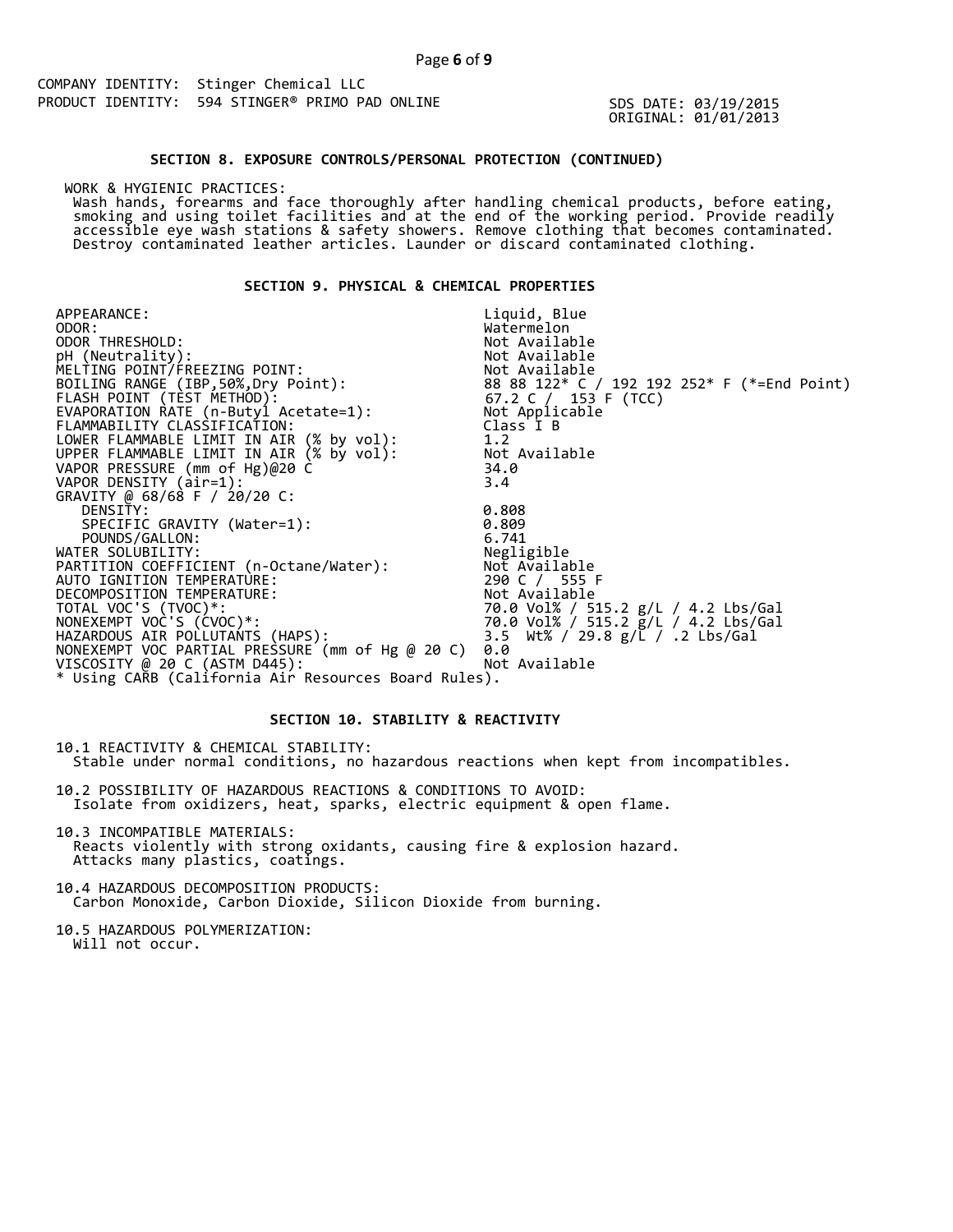SDS DATE: 03/19/2015 ORIGINAL: 01/01/2013

## **SECTION 11. TOXICOLOGICAL INFORMATION**

# **11.1 ACUTE HAZARDS**

 11.11 EYE & SKIN CONTACT: Primary irritation to skin, defatting, dermatitis. Absorption thru skin increases exposure. Primary irritation to eyes, redness, tearing, blurred vision. Liquid can cause eye irritation. Wash thoroughly after handling.

11.12 INHALATION:

 Anesthetic. Irritates respiratory tract. Acute overexposure can cause serious nervous system depression. Vapor harmful. Acute overexposure can cause harm to affected organs by routes of entry. Use of alcoholic beverages enhances the harmful effect.

11.13 SWALLOWING:

 **ASPIRATION HAZARD!** Harmful or fatal if swallowed. Do NOT induce vomiting. If spontaneous vomiting occurs, keep victim's head below the waist to prevent aspiration. Swallowing can cause abdominal irritation, nausea, vomiting & diarrhea. The symptoms of chemical pneumonitis may not show up for a few days.

# **11.2 SUBCHRONIC HAZARDS/CONDITIONS AGGRAVATED**

 MEDICAL CONDITIONS AGGRAVATED BY EXPOSURE: Pre-existing disorders of any target organs mentioned in this Document can be aggravated by over-exposure by routes of entry to components of this product. Persons with these disorders should avoid use of this product.

# **11.3 CHRONIC HAZARDS**

 11.31 CANCER, REPRODUCTIVE & OTHER CHRONIC HAZARDS: Pregnant women should avoid use. May cause birth defects. Leukemia been reported in humans from Benzene. This product contains less than 77 ppm of Benzene. Not considered hazardous in such low concentrations. Absorption thru skin may be harmful. Depending on degree of exposure, periodic medical examination is indicated.

11.32 TARGET ORGANS: May cause damage to target organs, based on animal data.

11.33 IRRITANCY: Irritating to contaminated tissue.

11.34 SENSITIZATION: No component is known as a sensitizer.

11.35 MUTAGENICITY: No known reports of mutagenic effects in humans.

11.36 EMBRYOTOXICITY: No known reports of embryotoxic effects in humans.

11.37 TERATOGENICITY: No known reports of teratogenic effects in humans.

11.38 REPRODUCTIVE TOXICITY: No known reports of reproductive effects in humans.

 A MUTAGEN is a chemical which causes permanent changes to genetic material (DNA) such that the changes will propagate across generational lines. An EMBRYOTOXIN is a chemical which causes damage to a developing embryo (such as: within the first 8 weeks of pregnancy in humans), but the damage does not propagate across generational lines. A TERATOGEN is a chemical which causes damage to a developing fetus, but the damage does not propagate across generational lines. A REPRODUCTIVE TOXIN is any substance which interferes in any way with the reproductive process.

## **11.4 MAMMALIAN TOXICITY INFORMATION**

No mammalian information is available on this product.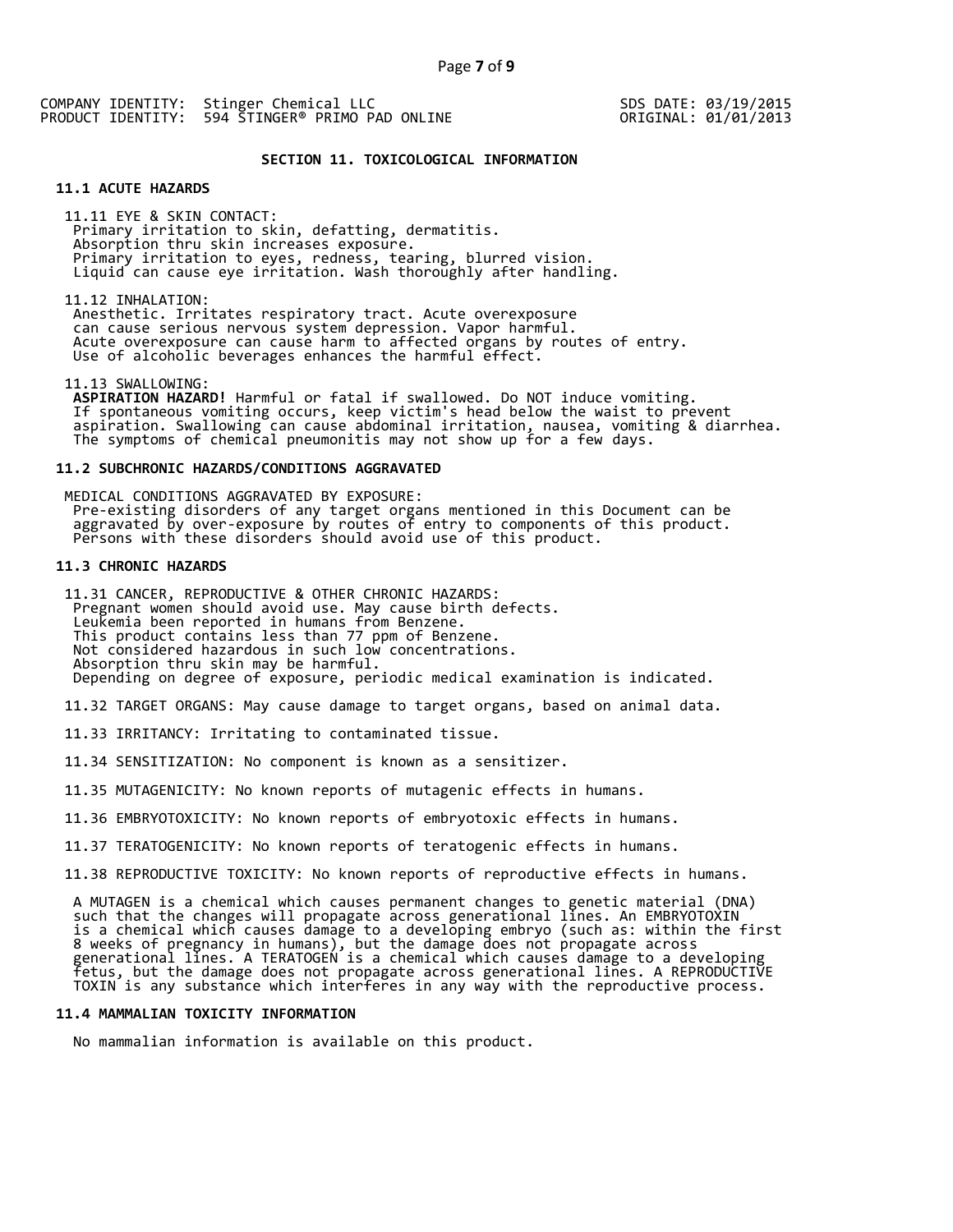SDS DATE: 03/19/2015 ORIGINAL: 01/01/2013

## **SECTION 12. ECOLOGICAL INFORMATION**

**12.1 ALL WORK PRACTICES MUST BE AIMED AT ELIMINATING ENVIRONMENTAL CONTAMINATION.** 

12.2 EFFECT OF MATERIAL ON PLANTS AND ANIMALS: This product may be harmful or fatal to plant and animal life if released into the environment. Refer to Section 11 (Toxicological Information) for further data on the effects of this product's components on test animals.

12.3 EFFECT OF MATERIAL ON AQUATIC LIFE: The most sensitive known aquatic group to any component of this product is: Juvenile Rainbow Trout are adversely affected by components of this product. The substance is toxic to aquatic organisms.

12.4 MOBILITY IN SOIL Mobility of this material has not been determined.

12.5 DEGRADABILITY This product is partially biodegradable.

12.6 ACCUMULATION Bioaccumulation of this product has not been determined.

# **SECTION 13. DISPOSAL CONSIDERATIONS**

The generation of waste should be avoided or minimized wherever possible. Dispose of surplus and non-recyclable products via a licensed waste disposal contractor. Waste should not be disposed of untreated to the sewer unless fully compliant with the requirements of all authorities with jurisdiction. Waste packaging should be recycled. Incineration or landfill should only be considered when recycling is not feasible. This material and its container must be disposed of in a safe way. Care should be taken when handling emptied containers that have not been cleaned or rinsed out. Empty containers and liners may retain some product residues. Vapor from some product residues may create a highly flammable or explosive atmosphere inside the container. **DO NOT PRESSURIZE, CUT, WELD, BRAZE, SOLDER, DRILL, GRIND, OR EXPOSE USED CONTAINERS TO HEAT, FLAME, SPARKS, STATIC ELECTRICITY, OR OTHER SOURCES OF IGNITION. THEY MAY BURST AND CAUSE INJURY OR DEATH.** Avoid dispersal of spilled material and runoff and contact with soil, waterways, drains and sewers. Processing, use or contamination may change the waste disposal requirements. Do not dispose of on land, in surface waters, or in storm drains. Waste should be recycled or disposed of in accordance with regulations. Large amounts should be collected for reuse or consigned to licensed hazardous waste haulers for disposal. **ALL DISPOSAL MUST BE IN ACCORDANCE WITH ALL FEDERAL, STATE, PROVINCIAL, AND LOCAL REGULATIONS. IF IN DOUBT, CONTACT PROPER AGENCIES. EPA CHARACTERISTIC: D001** 

# **SECTION 14. TRANSPORT INFORMATION**

IF > 28571 LB / 12986 KG OF THIS PRODUCT IS IN 1 CONTAINER, IT EXCEEDS THE RQ OF TOLUENE. "RQ" MUST BE PUT BEFORE THE DOT SHIPPING NAME.

MARINE POLLUTANT: No

**DOT/TDG SHIP NAME**: Not DOT Regulated for transport on trucks in containers of < 119 Gallons DRUM LABEL:

**IATA / ICAO**: NA1993, Combustible liquid, N.O.S.,(Contains: Hydrocarbons, liquid), 3, PG-III **IMO / IMDG:** Not Regulated

EMERGENCY RESPONSE GUIDEBOOK NUMBER: 128

 **SECTION 15. REGULATORY INFORMATION** 



**15.1 EPA REGULATION: SARA SECTION 311/312 HAZARDS: Acute Health, Fire** 

 All components of this product are on the TSCA list. SARA Title III Section 313 Supplier Notification This product contains the indicated <\*> toxic chemicals subject to the reporting requirements of Section 313 of the Emergency Planning & Community Right-To-Know Act of 1986 & of 40 CFR 372. This information must be included in all MSDSs that are copied and distributed for this material.

**SARA TITLE III INGREDIENTS CAS# EINECS# WT% (REG.SECTION) RQ(LBS)**  \*Toluene 108-88-3 203-625-9 0- 5 (311,312,313,RCRA) 1000